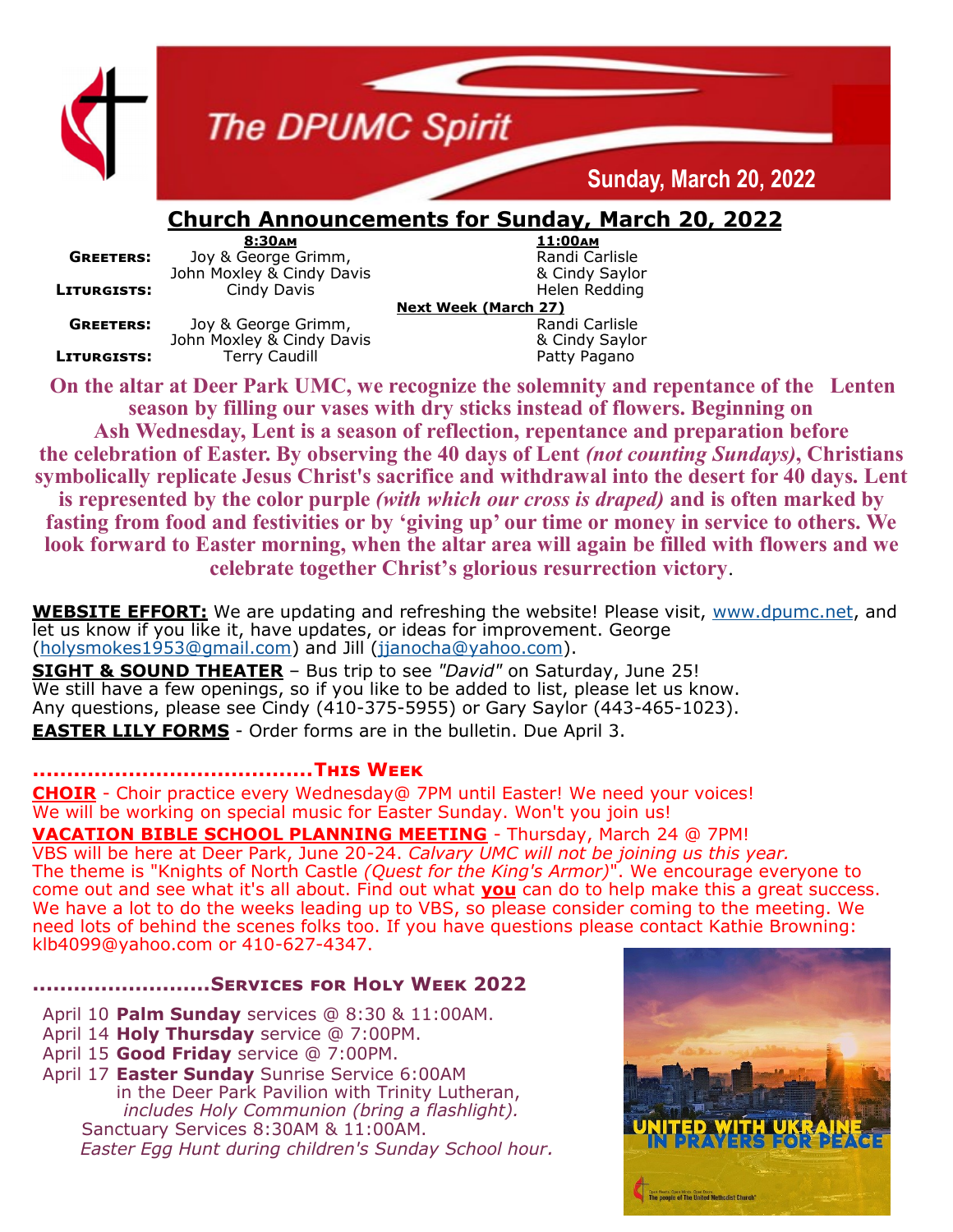**.............................................. Ongoing**

**WORSHIP SERVICES** – **8:30AM** & **11AM** services are both in the sanctuary and are live streamed on YouTube and available on our website later in the day. We are following CDC guidelines. A box is at the entrance of the sanctuary for your offering.

**INCLEMENT WEATHER POLICY** - A "ONE CALL NOW" message is sent by 7:00AM Sunday morning, if worship services are cancelled or changed. You can also check the church phone 410-848-2313 for an updated message.

**COFFEE & CHAT** - There is a sign-up sheet in the narthex. If you want to contribute, please bring your goodies individually wrapped or in separate sandwich bags. No open containers of food. Donations are always welcome. Thanks for participating in this fellowship ministry. Thanks to Carol Ann Bryan & Gary Saylor for the coffee & setting up.

**BUILDING USE** - Regina Caeli Academy uses all the upstairs rooms on Mondays & Thursdays. All persons entering the church on those days need to check in at the office. Information about the school can be found @ https://www.rcahybrid.org.

**VIDEO CAMERA TRAINING** – We want to have as many people as possible trained.

If you have an interest in helping with our online ministry, please let Pastor John know.

**DONATION BOXES** - In the narthex for food items and socks & new underwear. Contact Janet Wallett.

**AMERICAN FLAGS** - If you have a torn or worn American Flag to be discarded, please leave it in the church office. Carroll Hospice is collecting them for the "Stars for our Troops" program. Contact Gary Saylor (443-465-1023). www.starsforourtroops.org.

**CHURCH PROJECTS** – We've done a lot & have more to do. *Would you like to make a donation towards a special project?* Just designate your donation. Funds needed for a sound upgrade to the **Media** system & the new **Heat Pump** for the office. Thanks for your support.

**BRING YOUR CAN TO CHURCH** - Or box or plastic jar--of food! Let's keep the grocery cart full with our donations for Carroll County Food Sunday by bringing at least one non-perishable item every Sunday. Donors are encouraged to give the kind of nutritious food they would serve their own families. The CCFS Wish List includes: Peanut Butter; Jelly; Hot & Cold Cereal; Canned Soup (nontomato preferred); Beans (red & black); Pancake Mix; Pancake Syrup. Thanks to all for reaching out to our neighbors in need.

**FEED MY SHEEP** - Gary Saylor has taken on the leadership role for the Deer Park Team. If you want to help, contact Gary, 443-465-1023. Financial donations continue to help provide food and supplies. Please mark your donation for Feed My Sheep. Thanks.

**ONE CALL NOW** - We use this system to send out prayer requests and church information. If you are not receiving phone calls and/or emails contact Cindy Saylor.

□HOSPITAL EQUIPMENT - Deer Park Lions Club loans wheelchairs, walkers, crutches canes & commodes, free of charge. Contact Deer Park Lion Ron @ 410-549-1095.

**............................................................................................................**

**Please submit bulletin announcements by Thursday, 11:00AM to the Office Prayer Chain: Shirley Miller (Coordinator) 410-861-8292 Chain I Kate Gorsuch 410-876-2745 / Chain II Brenda Six 410-756-2507 Flag raising & lowering: Gary Saylor**